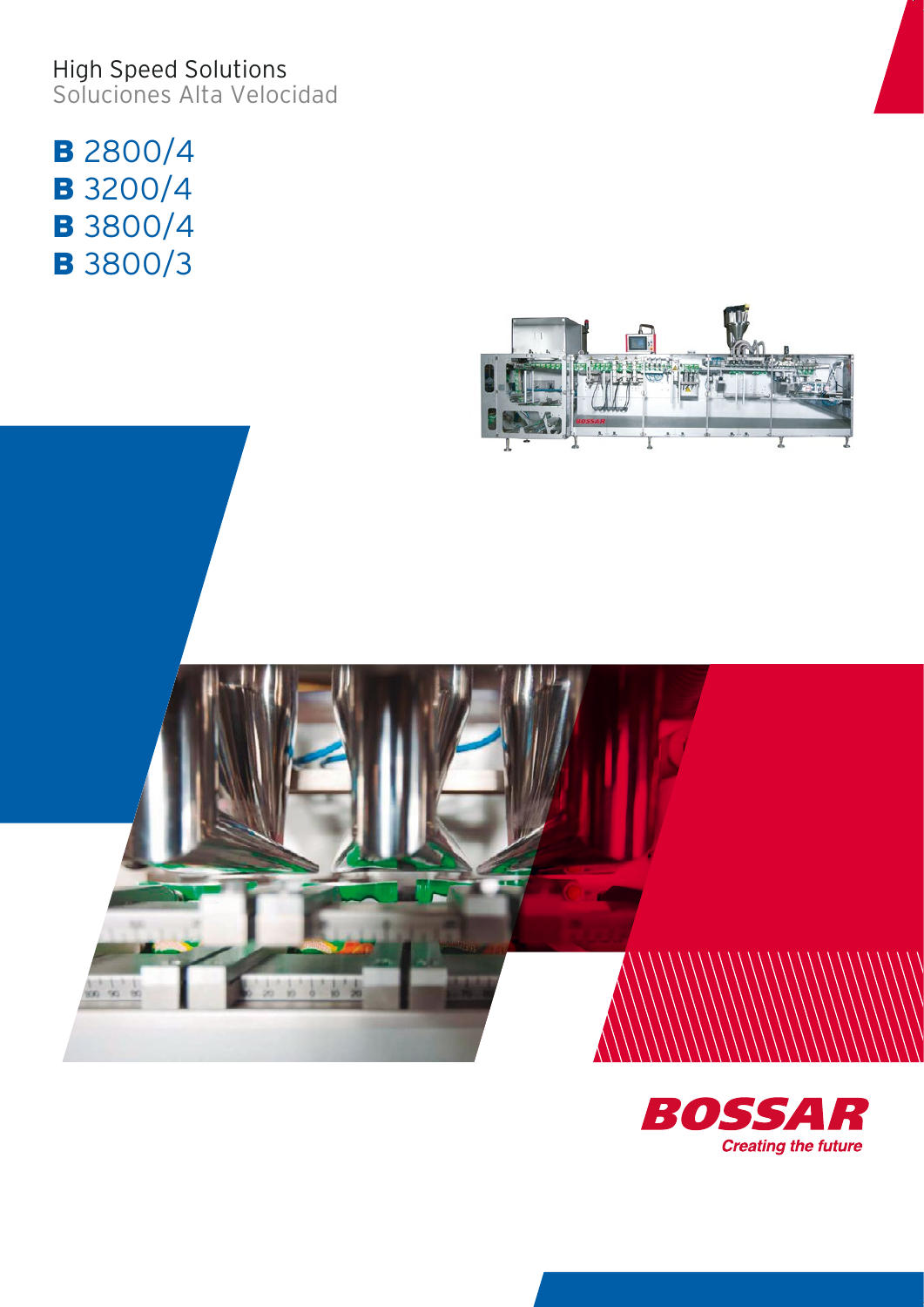# Versatility Versatilidad



Machine B3800 in quadruplex configuration Máquina B3800 en configuración quadruplex

## Operational drawing Quattro Esquema operativo Quattro



Pouch Types Tipos de bolsas









5. Flat with<br>eurohole







7. Flat with partial shape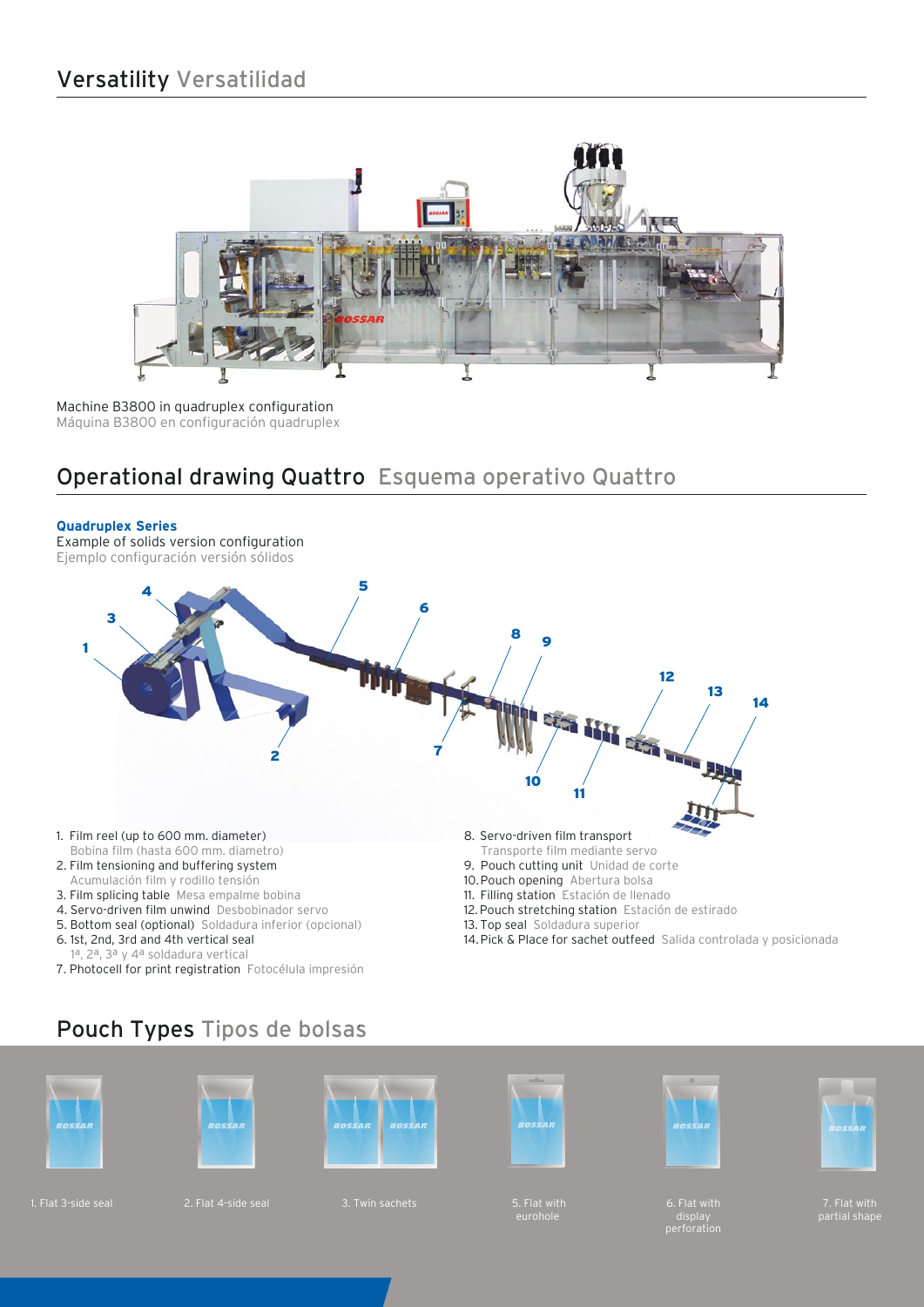

# **B** 2800/4 **B** 3200/4 **B** 3800/4 **B** 3800/3

Bossar produces the machine range based on Triplex and Quadruplex horizontal technology, specializing in filling powder or liquids depending on the dosing system.

Only the Triplex and Quadruplex technology offers three models that have been specifically designed to guarantee a high degree of reliability, efficiency and high quality of the sachet.

With this range of machines Bossar offers its customers maximum productivity with a clearly defined flexible format range.

Bossar fabrica la gama de maquinaria basada en tecnología Triplex y Quadruplex en horizontal, especialmente diseñada para envasar polvo o líquidos dependiendo del tipo de dosificador.

Tres modelos especialmente diseñados para garantizar el grado de fiabilidad y eficiencia, así como la alta calidad del sobre final que unicamente la tecnología Triplex y Quadruplex puede ofrecer.

Con esta gama Bossar ofrece a los clientes la máxima productividad con un rango definido de flexibilidad de formatos dentro del mismo modelo.





View of the four sealing groups with fully independent mechanical drive. An automatic correction device adjusts and centres the sachet printing in respect to the sealing and the sachet cutting.

Vista de los cuatro grupos de soldadura verticales independientes de accionamiento totalmente mecánico. Un sistema de corrección automática permite ajustar y centrar la impresión respecto a las soldaduras y al corte de los sobres.



The film servo pulling system guarantees a smooth and fast film transport. Individual cutting station for each sachet prior to filling area.

El arrastre del film servo motorizado garantiza un transporte rápido y suave del film. Estación de corte individual de los cuatro sobres previo a la zona de dosificación.



The B Triplex and Quadruplex series allows a wide sachet opening enabling a higher filling grade.

La serie Triplex y Quadruplex permite una máxima abertura del sobre en la zona del dosificado, logrando un mayor nivel de llenado.